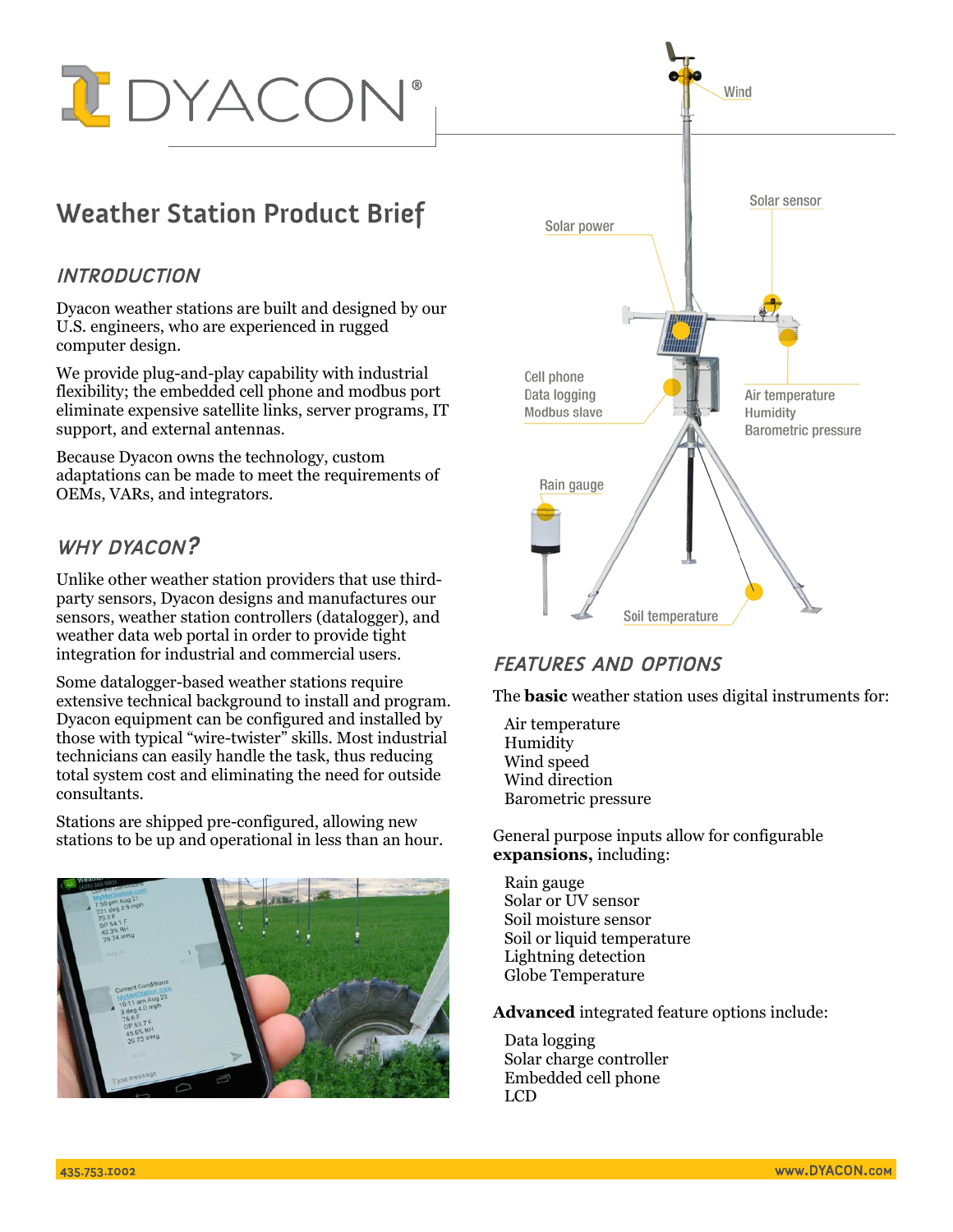Dyacon weather stations are available in wired or wireless configurations.

Solar powered weather stations with an integrated cell phone ensure that the weather station can be installed anywhere, without hassle. The integrated solar charge controller maintains the internal battery, which provides a 7-day backup.

Separate sensors allow each to be positioned at preferred elevations.

## APPLICATIONS

The range of instruments and options available are useful for multiple applications:

Private runway Agriculture and livestock Emergency services Wildfire management Public weather service Environmental site assessment Solar power station modeling Industrial safety Mining



## SMS TEXT

Weather reports can be requested at any time by sending a text message directly to the weather station. For example, sending a 'C' triggers a reply with a Current Conditions weather report.

# **DYACONLIVE**

Weather stations configured with the embedded cell phone modem option can upload data directly to DyaconLive and WeatherUnderground.com if required. These provide a convenient (graphical) interface for viewing real-time and historical weather data.

# WEATHER STATION COMPONENTS

The basic weather system is composed of the following components: wind speed and direction sensor (WSD), air sensor (TPH), control module (CM), mounting brackets, and solar module (if applicable).



#### **SETUP**

As a user, you will find that installation and maintenance can be done by yourself using standard tools.

Sensors can be changed and added easily and with no special training - cables pass through holes in the bottom of the Control Module and attach to labeled connectors.

In the event that a change is required, an LCD screen and on-board buttons provide a convenient way to change system settings. No laptop, special utilities, or obscure programming language is required.

Setting the north position on the wind vane is a simple matter of pointing the vane north and pressing a button.